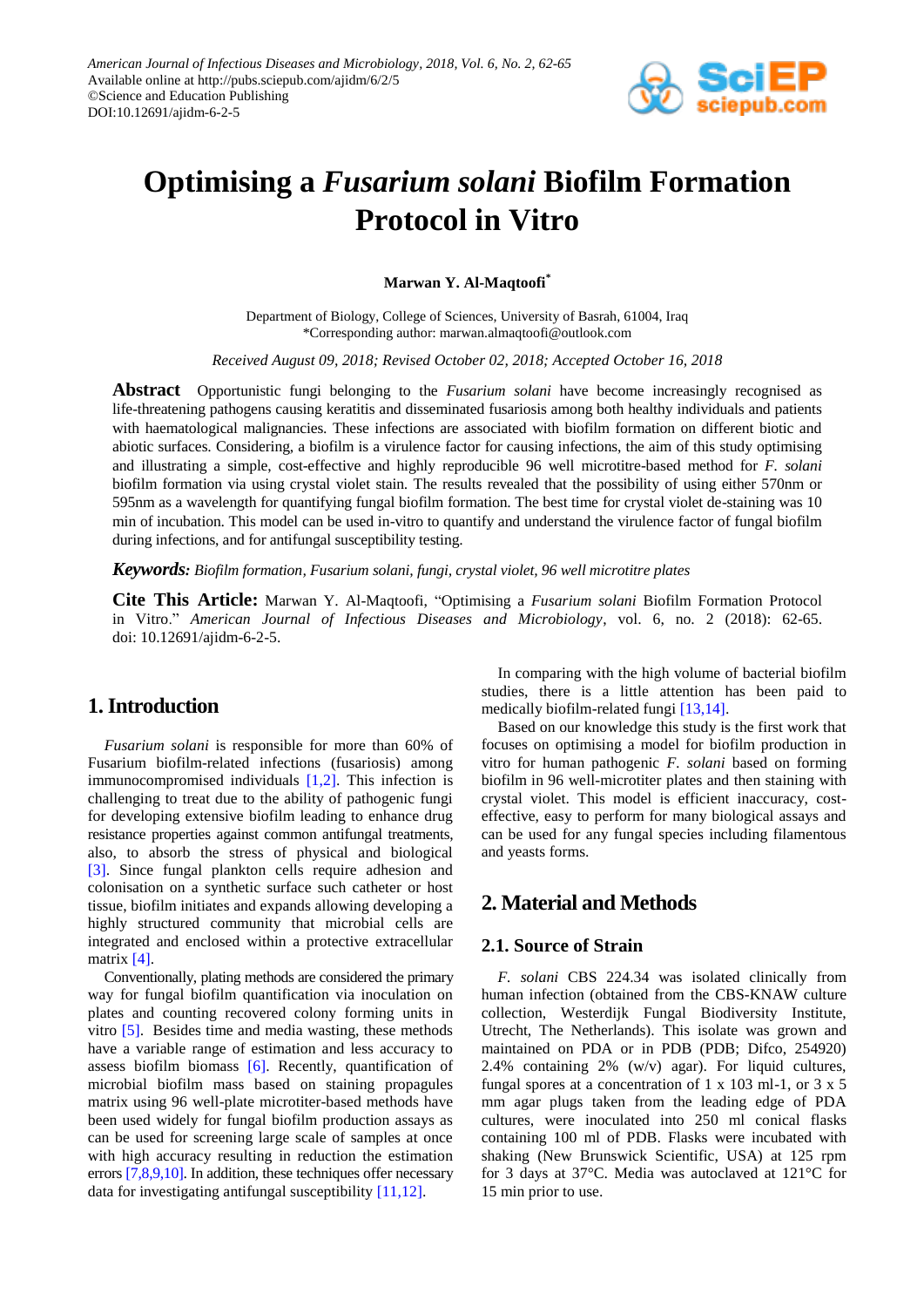## **2.2. In Vitro Biofilm Formation Model Steps**

## **2.2.1. Growing Biofilm**

*F. solani* (CBS 224.34) biofilms were developed on pre-sterilized flat-bottomed, 96-well microtitre plates (442404; Nunc). After spores harvesting from 3-days old PDB flask by filtration through sterile two layers of Miracloth, spore suspension was washed three times with sterile MQ water, then spore concentration at  $(10^6 \text{ ml}^{-1})$ was prepared by using haemocytometer. For biofilm formation, 200 ul of spore suspension was added into each well of the microtitre plate, then incubated statically at 37°C for the different time interval (24 and 48 hr). A minimum of 32 replicates was performed for each assay, plus 8 replicates for controls which were inoculated with PDB only.

### **2.2.2. Staining the Biofilm**

At each selected time point, the medium, plankton and died cells were removed by aspiration and the biofilms were rinsed three times with sterile PBS by repeated pipetting to remove non-adherent cells. The microtitre plates were left to drain in an inverted position on a paper towel at room temperature (RT). After adding a 200 μl aliquot of 0.5% crystal violate (CV) into each well including the control, the plates were sealed and incubated at RT for 30 mins. The plates were again washed three times with PBS, then left inverted to drain at RT.

#### **2.2.3. Quantifying the Biofilm**

To de-stain the fungal biofilm, a 200-μl of 95% ethanol was added to each well and then incubated at RT for either 1min or 10 min. The plates were then read at two different wavelengths (570nm and 595nm) using a MRX automated microplate reader (Dynex Technologies, Billingshurst, UK).

#### **2.2.4. Statistical Analysis**

The data was analysed using the statistical programme Minitab (Minitab Express, Minitab., Coventry, UK). Statistical differences between treatments and controls were established by means of one-way analysis of variance (ANOVA). Post hoc Tukey-Kramer analysis

was then performed to distinguish which groups were significantly different from one another. Results of the test were considered significantly different when p-values were  $< 0.05$ .

# **3. Results**

The *F. solani* biofilm formation morphology was observed visually, and spore germination for hyphal development was imaged using either a Leica Laser Microdissection Microscope and epifluorescence an Olympus microscope (IX81, Visitron System, GmbH). Following initial seeding, the spore-initiated adherence on the flat bottom of wells of the microtitre plate  $(-0 - 8)$  hr) [\(Figure 1\)](#page-1-0), and then processed germination, elongation and hyphal networks formation as a primary step to make a monolayer matrix of hyphae within  $(-8 - 12$  hr) [\(Figure 1\)](#page-1-0). Forming extensive *F. solani* biofilm with abundant extracellular matrices was observed after  $(24 - 48 \text{ hr})$ , which is the stage of forming mature biofilm and conidia dispersion [\(Figure 1\)](#page-1-0). The dense of the biofilm biomass of *F. solani* after (24 and 48 hr) on flat-bottomed well before staining with CV was noticed as shown i[n Figure](#page-2-0) 2.

The biofilm biomass was quantified after the two-time points (24 and 48 hr) and measured at two different wavelengths (570nm and 595nm). The result shows that there were no significant differences for quantification fungal biofilm either at 570nm or 595nm (*p*>0.05) [\(Figure 3\)](#page-2-1).

Details of measuring Absorbance (Ab) for the different de-staining time after (1 min and 10 min) at the same wavelength either 570 and 595 nm was recorded. The result indicates that the best time for destaining crystal violet was after incubation ethanol for 10 min [\(Figure 4\)](#page-2-2).

Considering the measuring two wavelengths, there were no significant differences noticed for Ab values of *F. solani* biofilm formation (*p*> 0.05). However, the Abs of de-stained CV after (10 min) was significantly increased compared with  $(1 \text{ min})$  at the same wavelength  $(p<0.01)$ .

Among the assays findings, CV is a sufficient assay to evaluate fungal biofilm formation and the best de-staining time for CV was (10 min) at either (570nm or 595nm).

<span id="page-1-0"></span>

**Figure 1.** Schematic representation of different phases of *Fusarium solani* biofilm development from (0 to 24 hr)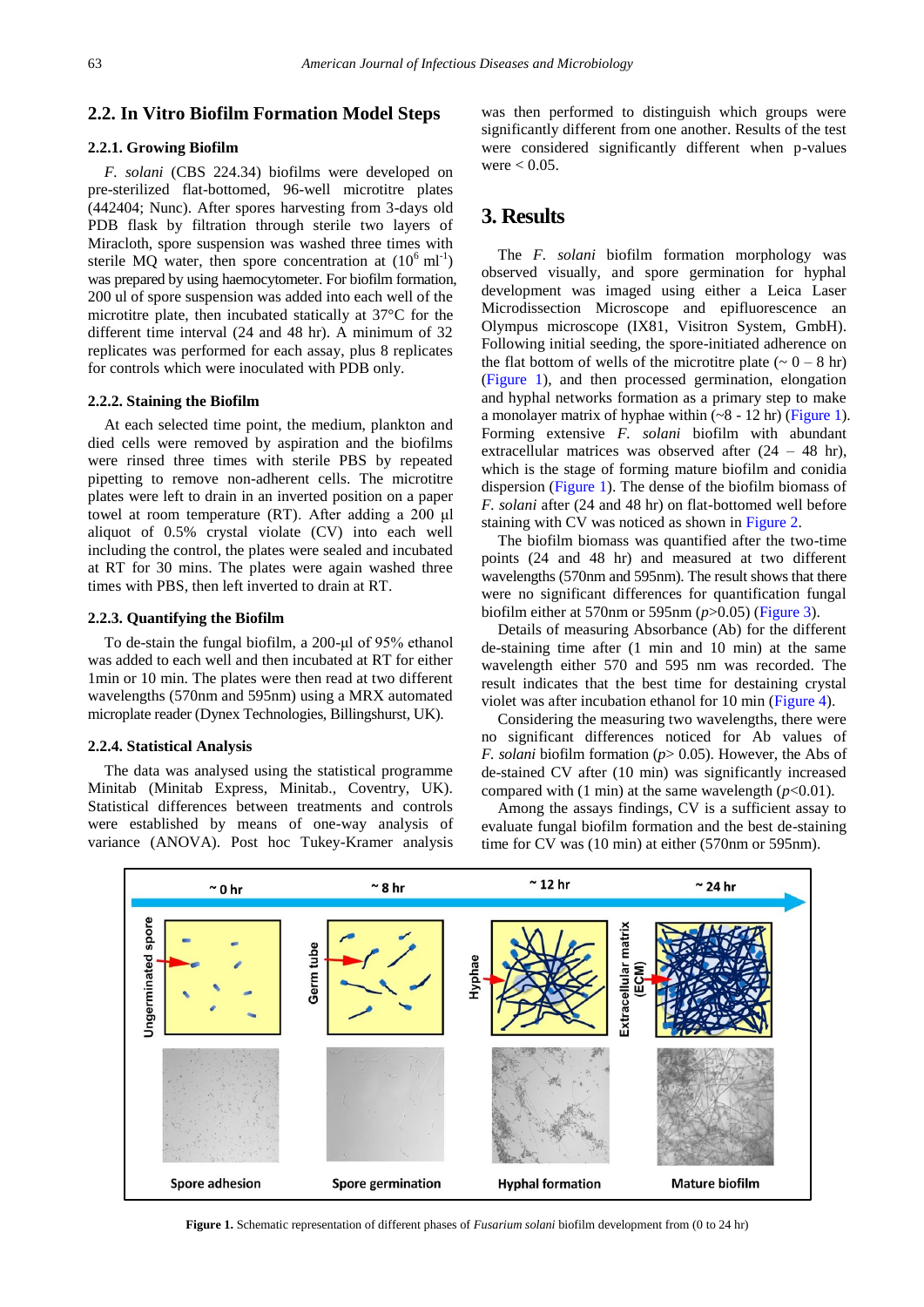<span id="page-2-0"></span>

**Figure 2.** Development of *Fusarium solani* biofilm on a flat-bottomed well of microtitre plate before staining with crystal violet after (**A**) 24 hr, and (**B**) 48 hr

<span id="page-2-1"></span>

<span id="page-2-2"></span>

**Figure 3**. Comparison of two wavelengths for quantification biofilm formation. (**A**) absorbance after 1 min, (**B**) after 10 min. NS= non-significant

**Figure 4**. Comparison of destaining times (1 min and 10 min) quantification biofilm formation. (**A**) absorbance at 570nm, and (**B**) absorbance at 595nm. Significance indicate: \*\*< 0.05

### **4. Discussion**

To our knowledge, this is the first report of optimising a biofilm formation model invitro for the human pathogenic *F. solani* using 96-well microtitire plate and crystal violet. The fungal biofilm formation is a key step for developing fungal superficial, systemic or disseminated infections [\[13,15\].](#page-3-6) Biofilm architecture is considered a virulence factor that enhance the ability of pathogenicity via drug resistance particularly after developing multilayer biofilm [\[3,16\].](#page-3-0)

Since dry weight method is unable to distinguish between dead and living propagules, our study showed CV staining method is a sufficient assay that can be used for detection only living cells after removing dead cells during washing steps. This dye binds non-specifically to negatively charged surface molecules including polysaccharides and eDNA